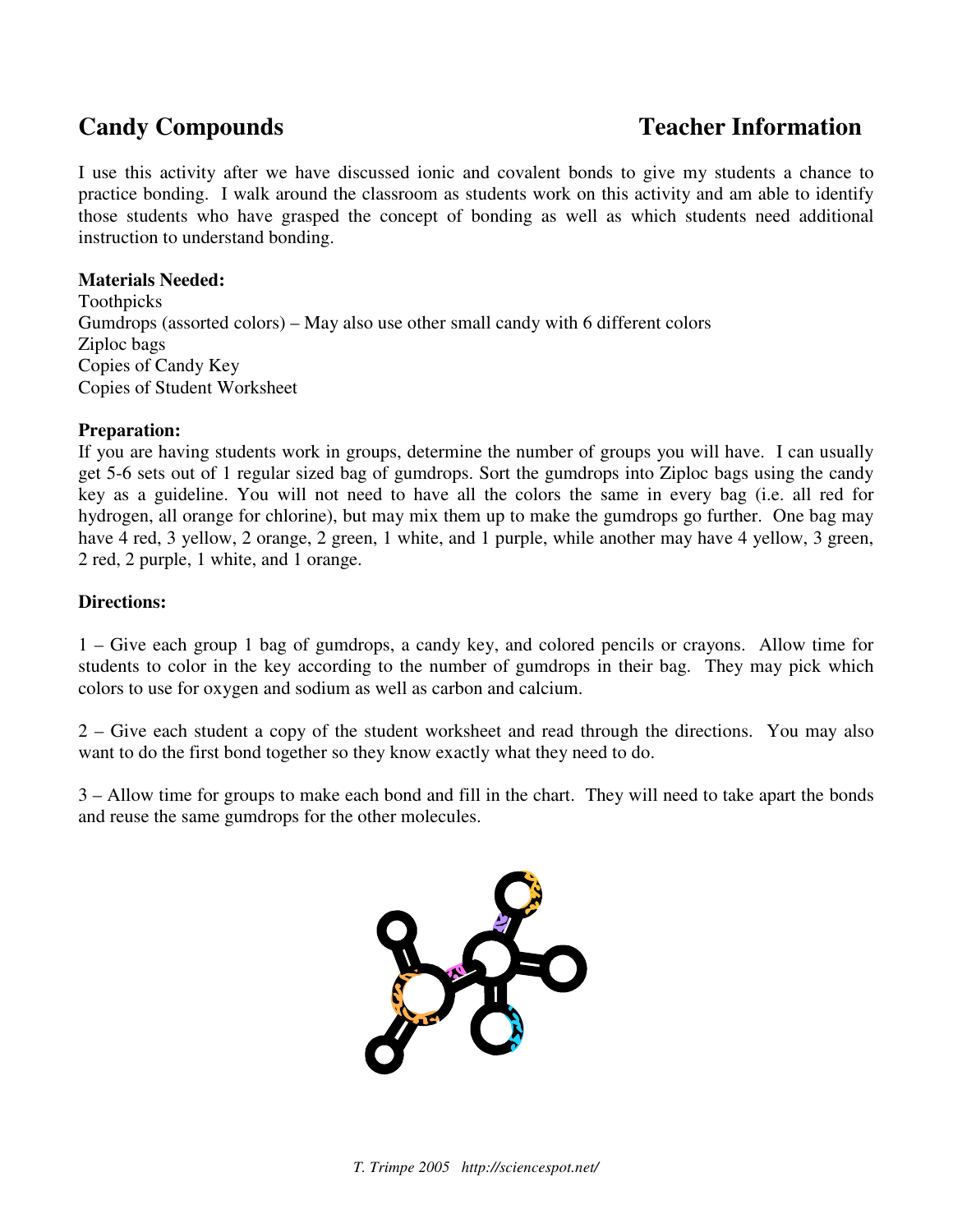| <b>Candy Compounds - Candy Key</b>                      | <b>Candy Compounds - Candy Key</b>                        |
|---------------------------------------------------------|-----------------------------------------------------------|
| Count the number of gumdrops you have for each color    | Count the number of gumdrops you have for each color      |
| and match to the key. Use a crayon or colored pencil to | and match to the key. Use a crayon or colored pencil to   |
| color each gum drop. Match the colors to the numbers!   | color each gum drop. Match the colors to the numbers!     |
| 3 - Chlorine                                            | 4 - Hydrogen                                              |
| 4 - Hydrogen                                            | 3 - Chlorine                                              |
| 2 - Oxygen                                              | 2 - Oxygen                                                |
| 1 - Carbon                                              | 1 - Carbon                                                |
| 1 - Calcium                                             | 2 - Sodium                                                |
| 2 - Sodium                                              | 1 - Calcium                                               |
| Names:                                                  | Names: $\frac{1}{\sqrt{1-\frac{1}{2}} \cdot \frac{1}{2}}$ |
| <b>Candy Compounds - Candy Key</b>                      | <b>Candy Compounds - Candy Key</b>                        |
| Count the number of gumdrops you have for each color    | Count the number of gumdrops you have for each color      |
| and match to the key. Use a crayon or colored pencil to | and match to the key. Use a crayon or colored pencil to   |
| color each gum drop. Match the colors to the numbers!   | color each gum drop. Match the colors to the numbers!     |
| 3 - Chlorine                                            | 4 - Hydrogen                                              |
| 4 - Hydrogen                                            | 3 - Chlorine                                              |
| 2 - Oxygen                                              | 2 - Oxygen                                                |
| $2$ - $\rm{Sodium}$                                     | 1 - Carbon                                                |
| 1 - Carbon                                              | 2 - Sodium                                                |
| 1 - Calcium                                             | 1 - Calcium                                               |
| Names:                                                  | Names:                                                    |
|                                                         |                                                           |
| <b>Candy Compounds - Candy Key</b>                      | <b>Candy Compounds - Candy Key</b>                        |
| Count the number of gumdrops you have for each color    | Count the number of gumdrops you have for each color      |
| and match to the key. Use a crayon or colored pencil to | and match to the key. Use a crayon or colored pencil to   |
| color each gum drop. Match the colors to the numbers!   | color each gum drop. Match the colors to the numbers!     |
| 4 - Hydrogen                                            | 3 - Chlorine                                              |
| 3 - Chlorine                                            | 4 - Hydrogen                                              |
| 2 - Oxygen                                              | 2 - Oxygen                                                |
| 1 - Carbon                                              | 1 - Carbon                                                |
| 2 - Sodium                                              | 2 - Sodium                                                |
| 1 - Calcium                                             | 1 - Calcium                                               |
| Names:                                                  | Names: $\frac{1}{\sqrt{1-\frac{1}{2}} \cdot \frac{1}{2}}$ |
| <b>Candy Compounds - Candy Key</b>                      | <b>Candy Compounds - Candy Key</b>                        |
| Count the number of gumdrops you have for each color    | Count the number of gumdrops you have for each color      |
| and match to the key. Use a crayon or colored pencil to | and match to the key. Use a crayon or colored pencil to   |
| color each gum drop. Match the colors to the numbers!   | color each gum drop. Match the colors to the numbers!     |
| $3$ - Chlorine                                          | 3 - Chlorine                                              |
| 4 - Hydrogen                                            | 4 - Hydrogen                                              |
| 2 - Oxygen                                              | 2 - Oxygen                                                |
| $1 - \text{Carbon}$                                     | 1 - Carbon                                                |
| 1 - Calcium                                             | 1 - Calcium                                               |
| 2 - Sodium                                              | $2 -$ Sodium                                              |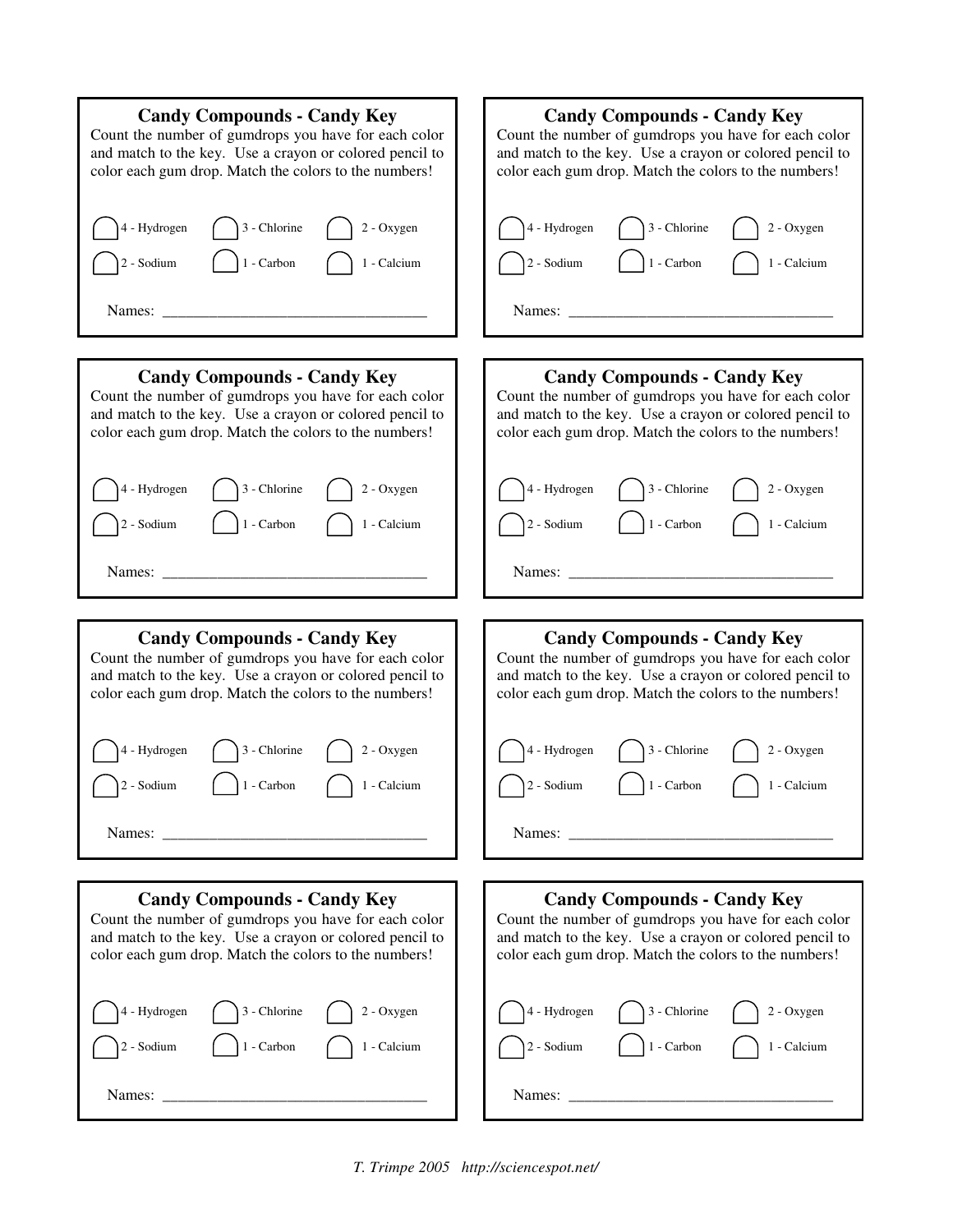## *Candy Compounds* Name \_\_\_\_\_\_\_\_\_\_\_\_\_\_\_\_\_\_\_\_\_\_\_\_\_\_\_\_\_

Complete your key based on the number and colors of gumdrops in your bag. Follow the directions to complete this worksheet.

For each compound, you will need to:

- (1) List the atoms and number of each,
- (2) Identify the type of bond,
- (3) Make and color the gumdrop model, and
- (4) Draw the bond structure showing the transfer or sharing of electrons.

| <b>Information</b><br>List the names of the atoms<br>and number of each | <b>Type of Bond</b><br>Is it ionic or covalent? | <b>Gumdrop Model</b><br>Make the gumdrop compound<br>and color the diagram. | <b>Dot Structure</b><br>Show the electron dot diagrams and charges/bonds |
|-------------------------------------------------------------------------|-------------------------------------------------|-----------------------------------------------------------------------------|--------------------------------------------------------------------------|
| $H_2$                                                                   |                                                 |                                                                             |                                                                          |
| <b>NaCl</b>                                                             |                                                 |                                                                             |                                                                          |
| $\mathbf{H}_2\mathbf{O}$                                                |                                                 |                                                                             |                                                                          |
| Na <sub>2</sub> O                                                       |                                                 |                                                                             |                                                                          |

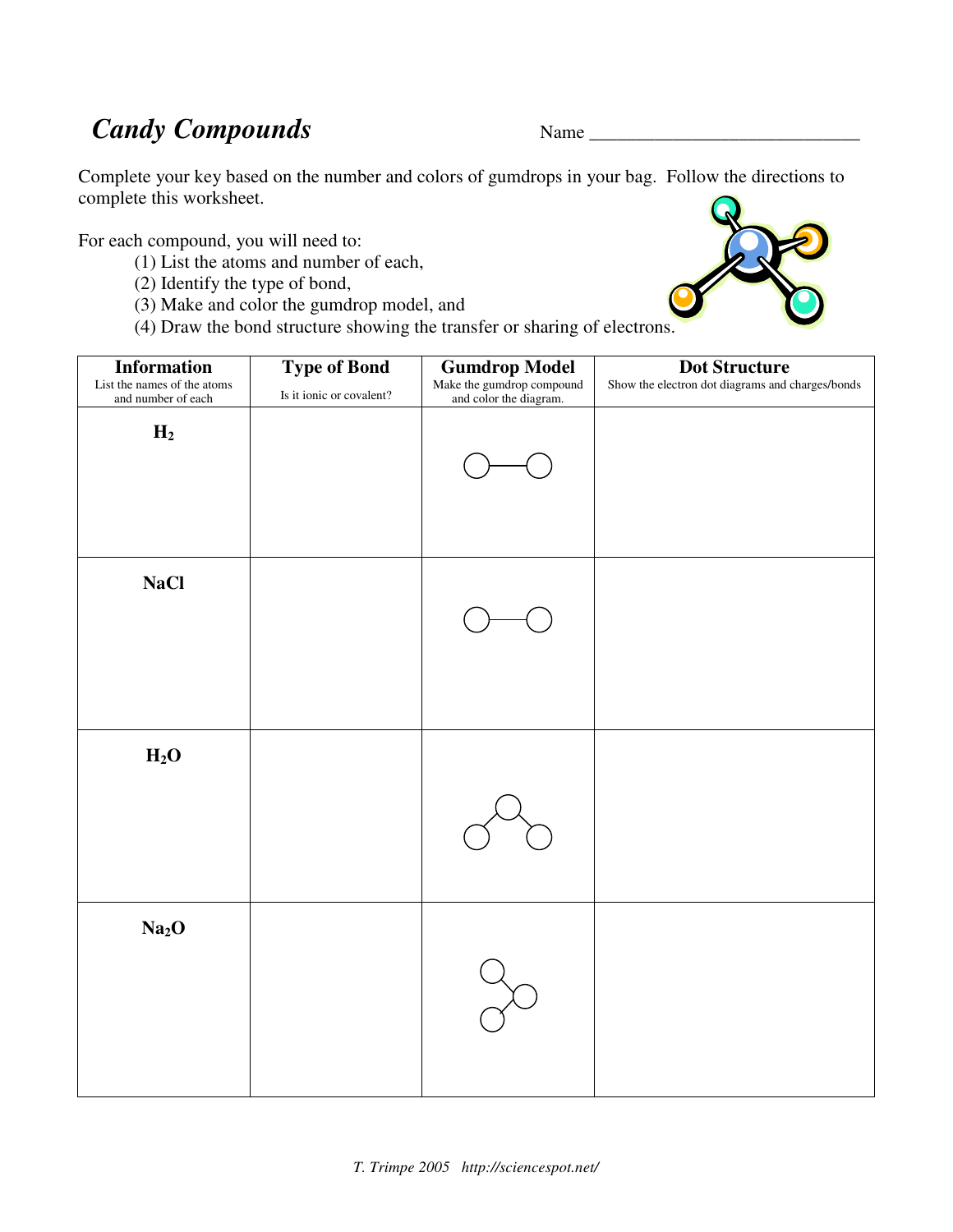| CaCl <sub>2</sub> |  |  |
|-------------------|--|--|
| CH <sub>4</sub>   |  |  |
| CO <sub>2</sub>   |  |  |
| CHCl <sub>3</sub> |  |  |

What type of bond occurs between a metal and a nonmetal? \_\_\_\_\_\_\_\_\_\_\_\_\_\_\_\_\_\_\_\_\_\_\_

What type of bond occurs between two nonmetals? \_\_\_\_\_\_\_\_\_\_\_\_\_\_\_\_\_\_\_\_\_\_\_\_\_\_\_\_\_\_\_\_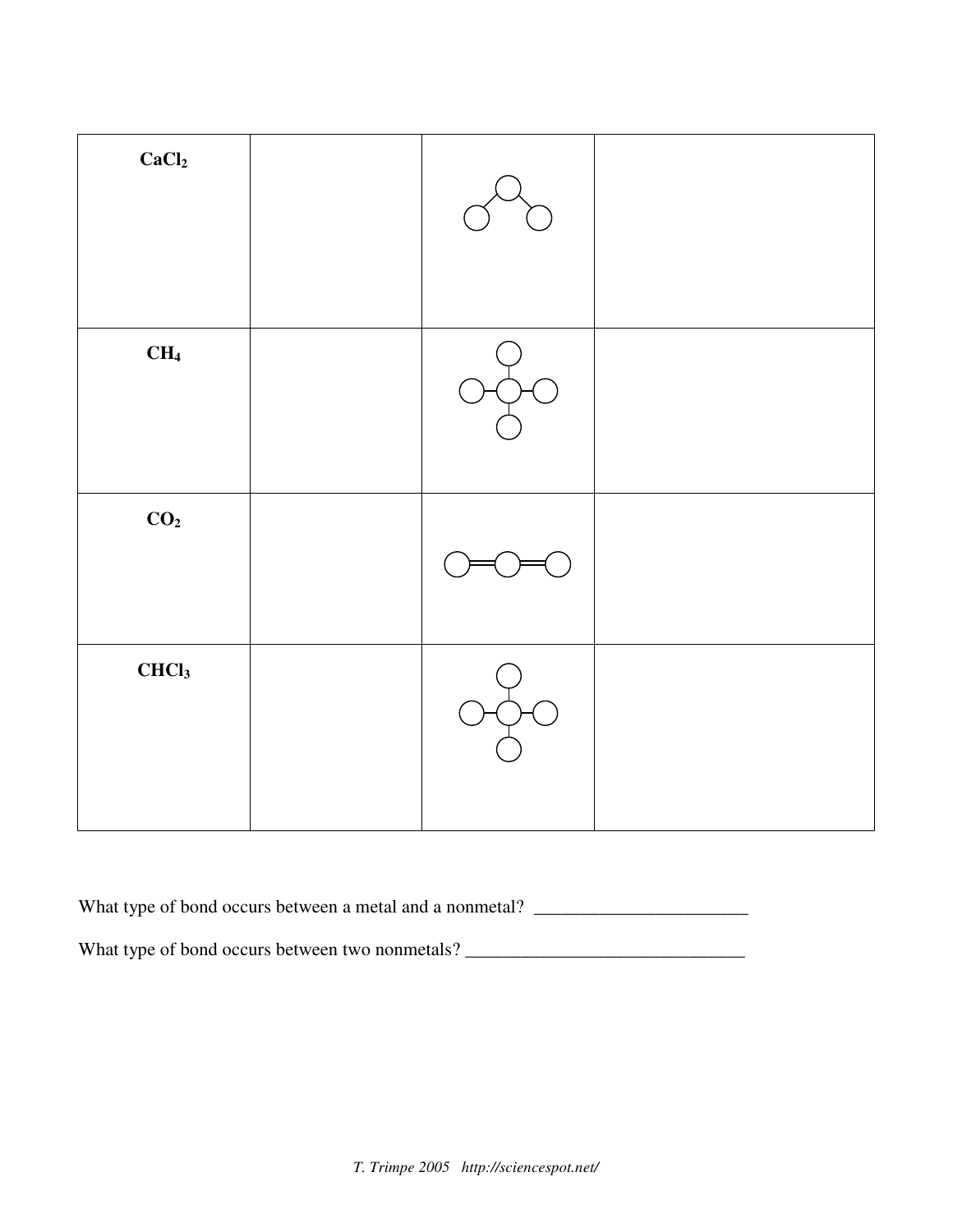# **Candy Compounds ANSWER KEY**

Complete your gumdrop key based on the number and colors of gumdrops in your bag. Follow the directions to complete this worksheet.

For each compound, you will need to:

- (1) List the atoms and number of each,
- (2) Identify the type of bond,
- (3) Make and color the gumdrop model, and
- (4) Draw the bond structure showing the transfer or sharing of electrons.

| <b>Information</b><br>List the names of the atoms<br>and number of each | <b>Type of Bond</b><br>Is it ionic or covalent? | <b>Gumdrop Model</b><br>Make the gumdrop compound<br>and color the diagram. | <b>Dot Structure</b><br>Show the electron dot diagrams and charges/bonds |
|-------------------------------------------------------------------------|-------------------------------------------------|-----------------------------------------------------------------------------|--------------------------------------------------------------------------|
| H <sub>2</sub><br>$H = Hydrogen = 2$                                    | Covalent                                        | Colors<br>depend on                                                         | $\mathsf{H}\mathsf{-}\mathsf{H}$                                         |
| <b>NaCl</b><br>$Na =$ Sodium = 1<br>$Cl = Chlorine = 1$                 | Ionic                                           | candy key                                                                   | $\overset{\circ}{\mathcal{C}}{}^{l}$<br>$Na^{1+}Cl^{1-}$                 |
| H <sub>2</sub> O<br>$H = Hydrogen = 2$<br>$O = Oxygen = 1$              | Covalent                                        |                                                                             |                                                                          |
| Na <sub>2</sub> O<br>$Na = Sodium = 2$<br>$O = Oxygen = 1$              | Ionic                                           |                                                                             | OΟ                                                                       |